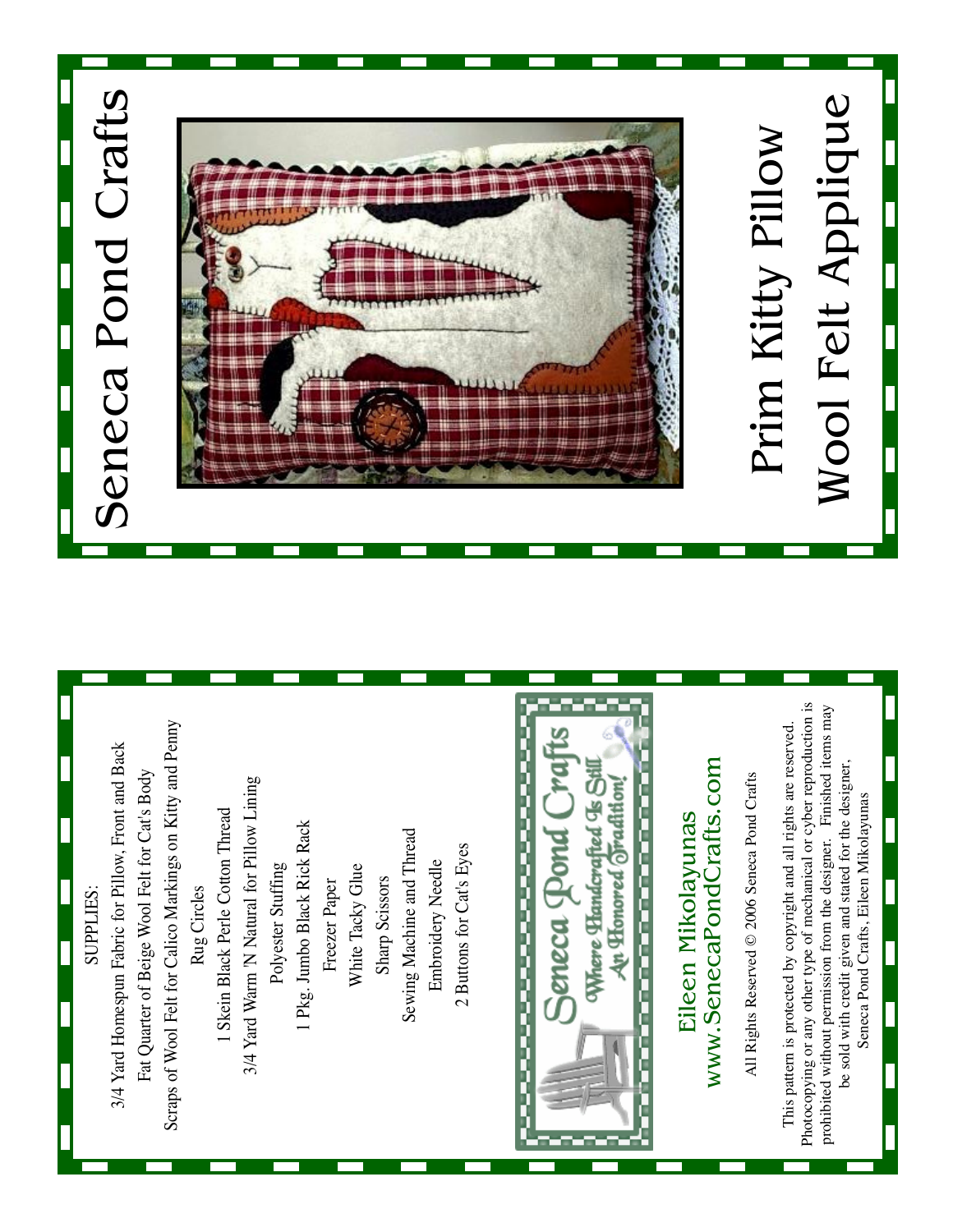## **Prim Kitty Pillow Directions:**

*{ Felting your Wool is a matter of personal preference for this project. If you want your finished Kitty Pillow to have a more fluffy prim appearance, then you should felt your Wool. Be aware, though, that the felting processresults in fabric shrinkage as it tightens the fibers to give your wool more texture. I have done this pillow both with and without felting my wool, and they looked fine both ways. }*

**1.) Felting Wool** *( Optional )* **- Take your Wool Felt pieces and place them in a basin of hot water without any detergent to get them thoroughly wet. Each color should be done separately as darker colors, in particular, will tend to run. Remove the Wool from the water and squeeze out the excess water gently without wringing the fabric. Place the Wool in a hot clothes dryer until almost dry, and then remove and allow to finish air drying. Again, darker colors should be dried separately.**

**2.) You may want to tape the two pattern sheets of the Cat's Body together at the dotted line to help with your pattern transfer. Begin by tracing the pattern pieces for the Cat's Body, Calico Markings, and Penny Rug Circles on the matte side of a piece of Freezer Paper. Place your pattern pieces on the appropriate color of Wool with the shiney side down on your fabric** *( the drawn pattern will be facing you )***, and lightly iron the pieces down until they stick. You may want to use a pressing cloth while doing your ironing as Wool Felt is easily burnt by a hot iron, and it makes a terrible mess on your iron's soleplate that you really don't want to have to clean trust me - been there, done that!**

**Cat's Body - Sandstone Felt Calico Markings - Black, Pumpkin, Red, and Dark Brown Felt Penny Circles - Large Circle Black, Medium Circle Red, Small Circle Pumpkin Felt**

**3.) Next, cut out your pieces on the drawn line, which will also be your stitching line. You will also cut out the heart piece from the center of the kitty's body. You may want to make a small inside cut a short way from the outside line of the heart and then do the outline cut.**

**4.) Cut 2 pieces from your Homespun Fabric, measuring 11" X 17" each, and then also cut out 2 pieces from the Warm 'N Natural Batting also measuring 11" X 17 " each.**

**5) Begin assembling your pillow, by lightly gluing down the Cat's body and the Calico markings in the center of your 11" X 17 " pillow panel. Using any white tacky glue that you have available, just place a few small dots on the backs of the felt pieces, trying to stay away from the edges of the pieces. You don't want to have**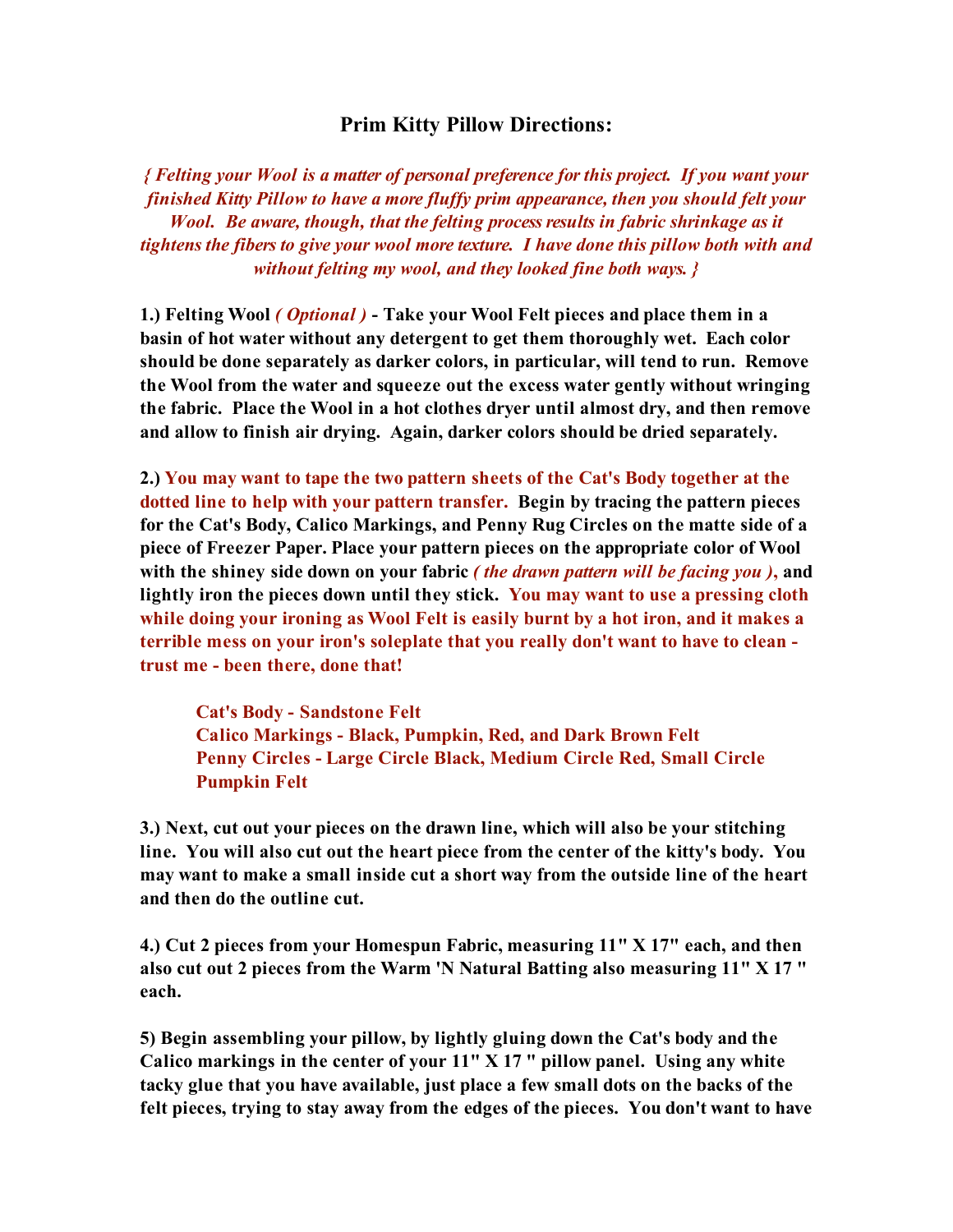**the added stress of trying to stitch through these fabric layers and also pushing through glue!**

**6.) Before you begin stitching, place one of your 11" X 17 " pieces of Warm 'N Natural Batting behind your pillow top. You can baste the pieces together or just pin them in a few strategic areas so that the batting won't shift while you're stitching the pillow top.**

**7.) Using the Black Perle Cotton Thread, Buttonhole Stitch all of the Calico Pieces to the Kitty on the inside edges first, and then use your thread to stitch completely around the outside of the Cat's Body, catching the Calico Markings edges with the edge of the Kitty. Then, Button Hole stitch the inside edges of the Heart. Finally, freehand the Cat's mouth and nose markings with a back stitch, and attach two buttons for the Cat's eyes.**

**8.) Turn over the pillow top, and using your scissors cut a small slit in the Warm "N Natural in the center of the heart, just big enough for you to be able to insert a small amount of stuffing to make the Kitty's Heart three dimensional on the pillow. After stuffing, use your sewing thread to whipstitch the opening in the Warm 'N Natural closed so that the stuffing will remain secure.**

**9.) Next, position your Wool Felt Circles so that they will look like they are hanging down from the Cat's tail. Freehand with a back stitch a hanging thread from the Cat's Tail down to the Penny Circles. Buttonhole Stitch around the edges of all three pennies, thereby attaching them together like a sandwich, and finish off by stitching a large " X " through the center of the smallest penny.**

**10.) Now that your pillow top is constructed, take your Jumbo Rick Rack and measure out four pieces, one for each side of the pillow, making sure that the Rick Rack pieces overlap each other at the corners. You can baste these pieces down before sewing them on your sewing machine, or just pin and sew as I do. You want to sew them about a half inch in from the edge of your homespun fabric pillow top. You will be sewing them right to the top of your pillow front. First, sew a Rick Rack strip to the bottom edge, followed by the top edge, then one side, and finally the other side.**

**11.)Next, you will constructing a pillow sandwich. First, place the second piece of 11" X 17" batting down on your table, top that with your pillow backing which is the unsewn piece of 11" X 17 " Homespun. To finish the sandwich, place your finished pillow top with the Kitty side down and the batting piece attached to it facing up toward you. Baste or pin all the pieces of your Pillow Sandwich together. Starting at about the center bottom of your pillow, begin stitching your sandwich together with your sewing machine right on the stitching line that is already there**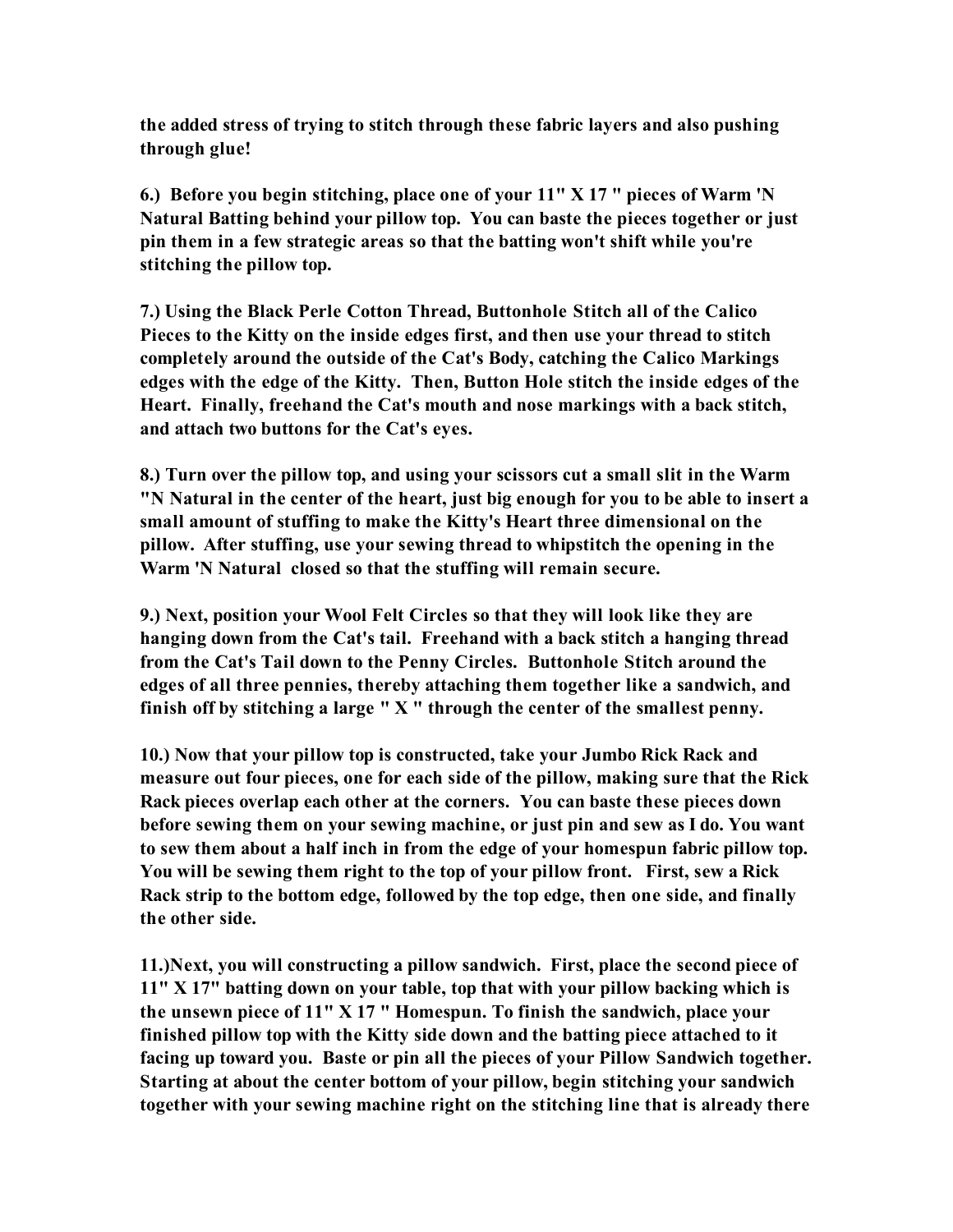**from sewing on your Rick Rack. If you can stay as close as possible to that line, when you turn your pillow out for stuffing, your Rick Rack trim will be positioned perfectly around the edges of your pillow. You may want to reinforce the corners of your pillow as you are sewing by doing a few back stitchings there. Stitch all the way around the outside edges of your pillow, but stop about four inches from you began stitching at the bottom edge, so that you will have an opening for turning your pillow and for stuffing it.**

**12.) Before turning your pillow, use scissors to trim the corners of your pillow by making a diagonal cut at each corner to reduce the amount of fabric there so that you will have nicely defined corners on your finished pillow.**

**14.) Turn your pillow to the right side through the opening that you left at the bottom edge of the pillow, and stuff your pillow, paying particular attention to the corners so that they are stuffed firmly. Your last finishing touch is to take a length of sewing thread and use a whipstitch to close the opening where you just did your stuffing.**

**15.) Now, take a look at your new pillow, appreciate all your hard work, and then do what every kitty does - lay your head down on your pillow and take a nap! You deserve it!!!!! Enjoy!!!!**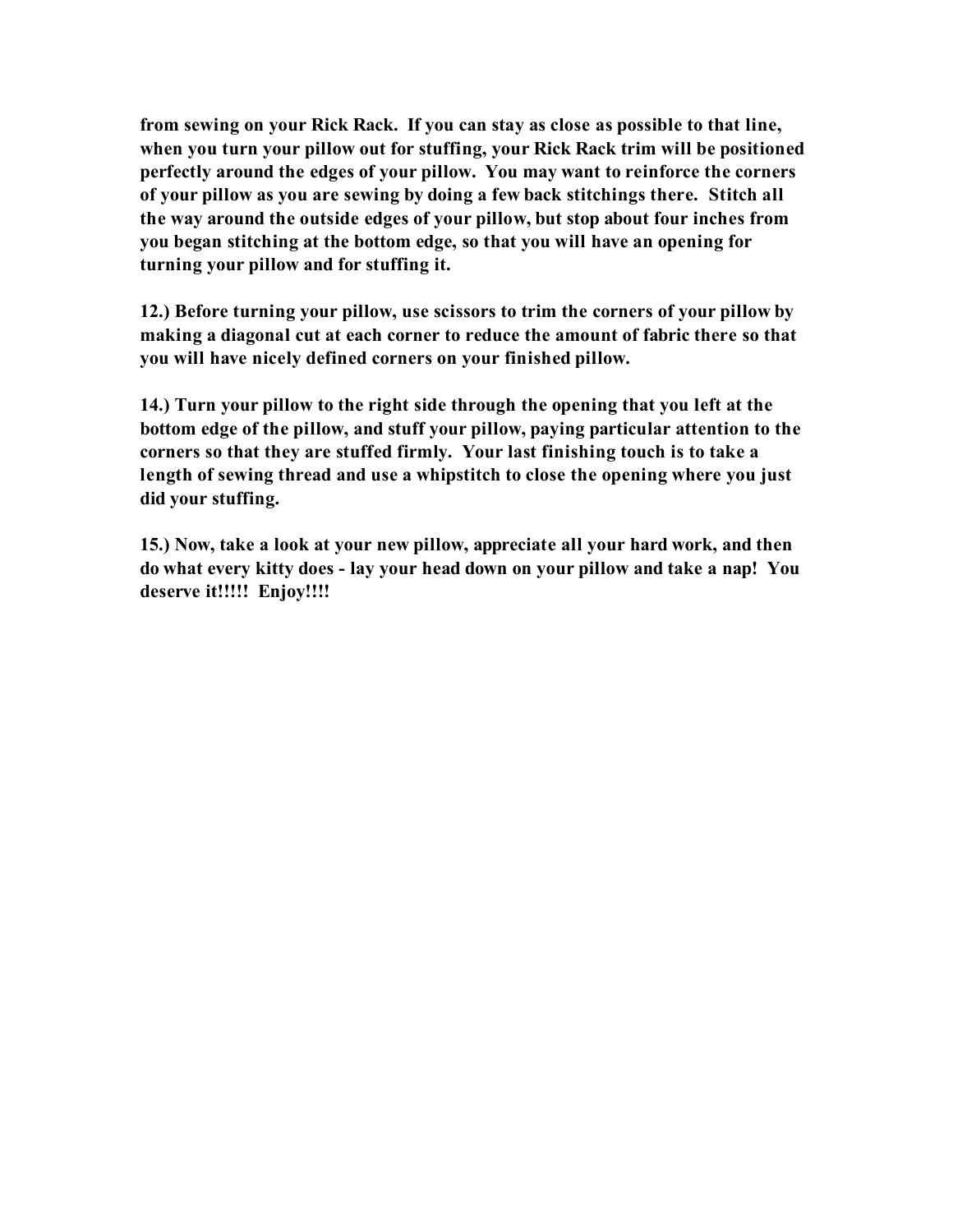